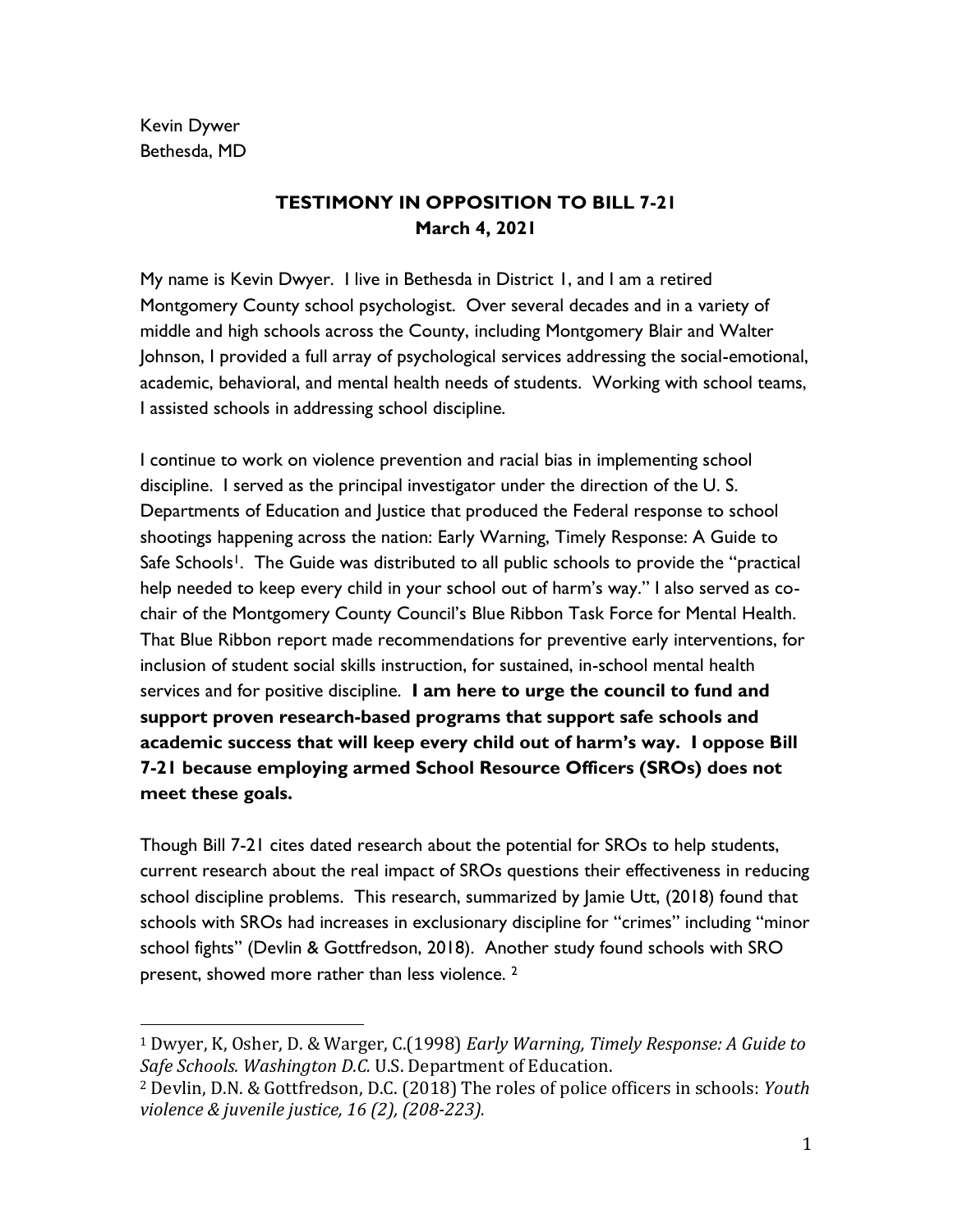Many improvements have been made in our school prevention and intervention strategies including the incorporation of positive discipline. But schools have been slow in understanding that behavior is learned and violence prevention is an educational and public health issue. Historically, most of our school discipline codes and behavioral interventions have been based on the false premise that punishment, including public ridicule, curbed misbehavior and school violence. Decades ago (1967) corporal punishment was legally administered in MCPS. We successfully legislated to outlaw that bizarre brutality. Like suspension and expulsion, corporal punishment was administered disproportionately to Black children. Suspension and expulsion continue today as failed interventions. Repeated suspensions predict dropping out. All are notoriously used with Black and Latino students at 4 to 5 times the rate compared with white students. Even for the same violations. Children with disabilities are also disproportionately disciplined and have the highest drop-out rate of all students.

The inclusion of armed police officers in the discipline of children intensifies the negative, punitive model for addressing behavior problems. Having police in the schools can be a tension-producing image of our schools and of our school community. Tension impedes learning and learning is our goal. Being greeted at the door of the school by an armed police officer tells students, families and visitors that this is a 'dangerous' school where safety is dependent upon police presence. Yet "An effective and safe school is the vital center of every community."<sup>3</sup>

Lists of effective, research-based interventions for addressing school discipline are available. As noted above, SROs are not among those proven interventions. It is not a proven program.

Meeting the mental, social, and learning needs of students improves behavior and academic achievement. Counseling works as an alternative to in-school suspension. Teaching and coaching and monitoring all staff in the use of de-escalation techniques works as does teaching social skills from the earliest, preschool years.

Decades ago, the Good Behavior Game, a research proven intervention, was used with "troubled" first grade students. Those students were followed to adulthood and that intervention was shown to reduce those troubled youth from entering the justice system when compared to matched peers.